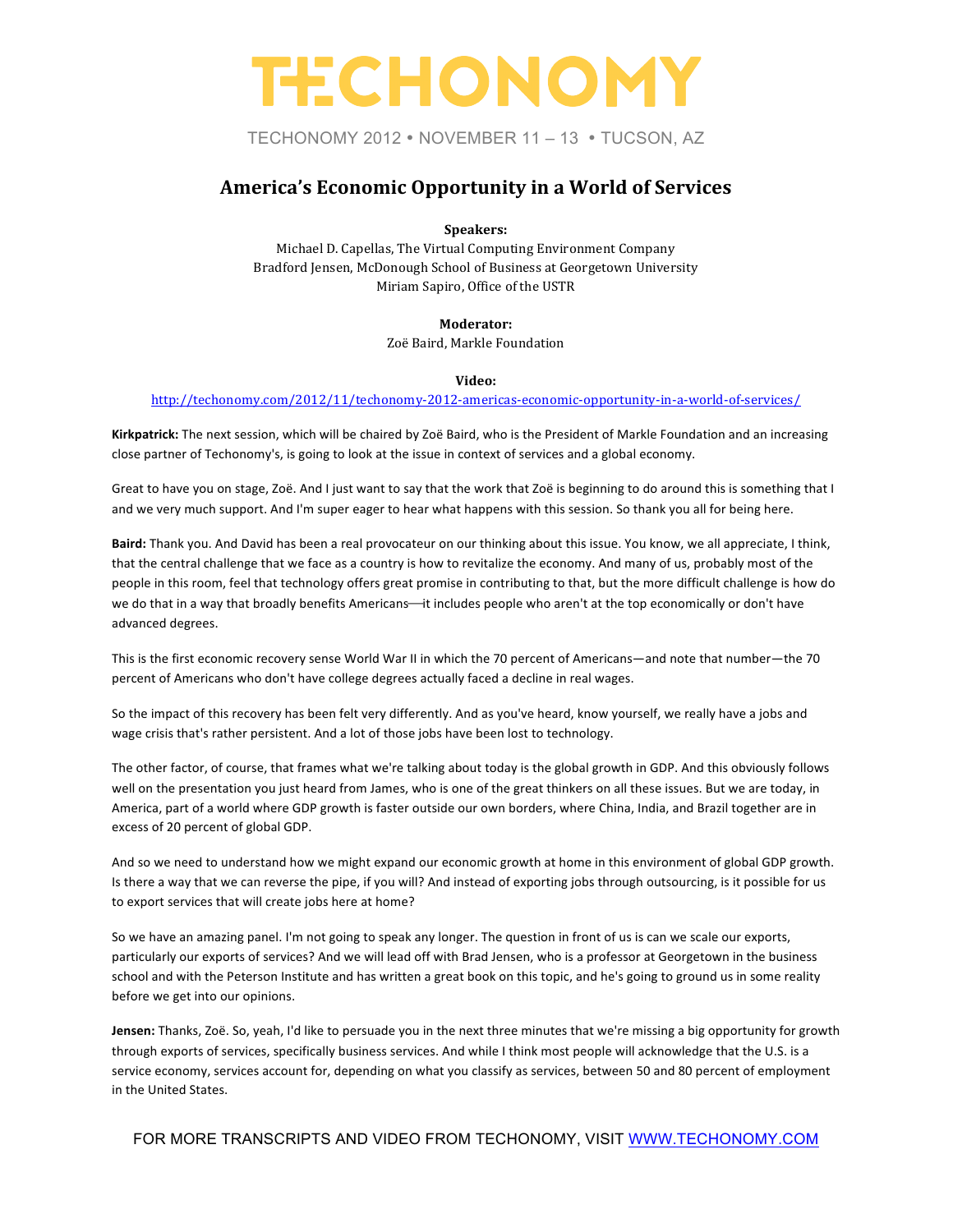TECHONOMY 2012 • NOVEMBER 11 – 13 • TUCSON, AZ

When you talk about the service sector, people immediately go to Walmart and McDonald's. So what I'd like to do is focus instead on a group of service activities that I'll call business services. And these are industries that the government statisticians put in the 50s of the North American Industrial Classification System.

So this is the information sector, which includes publishing, importantly software publishing. It includes the media industries. It includes telecommunications, Internet, a lot of the industries that are focused here today. It includes finance and insurance. It includes professional, scientific, and technical industries, so think accountants, attorneys, engineers, architects. And it includes administrative support activities.

So that may sound like cherry picking, you know, that I'm going after a small portion of the United States economy. But that business service sector accounts for 25 percent of employment in the United States. That's two and a half times the size of the manufacturing sector in terms of employment.

In addition, the typical rap on these jobs is that they're crummy jobs, they are low-wage jobs. The average wage in the business service sector is 20 percent higher than the average wage in the manufacturing sector. As James told us a couple of minutes ago, the manufacturing sector in terms of employment shrank 20 percent in the decade prior to the financial crisis, in stark contrast business services employment expanded almost 30 percent.

Okay. Just to put a sharp point on it, just to kind of get your head around this, I don't think people walk around with the right picture of the U.S. economy in their head. In this campaign we heard a lot about the automobile industry, how important it was. So automobile and parts employs about 910,000 people in the United States. Engineering services makes 541330 [NAICS code], a really detailed segment. Engineering services, who the hell has heard of that, right? It employs 980,000 people, more people than the entire automobile sector, more than twice the aerospace sector, and at average wages that are higher than both.

Okay. So I'd encourage you to broaden your perspective about how you think about the United States economy. These business services are important.

In addition, they are tradable. Lots of these activities, more than half of the activity, of the economic activity in this business service sector, is tradable. Okay. And the tradable part of business services is qualitatively different than either the manufacturing sector or the non-tradable part of business services. Workers in that tradable part are twice as likely to have a college degree and more than twice as likely to have an advanced degree.

This is really skill-intensive stuff, and because the U.S. is still a skill-abundant place, we have comparative advantage in these activities. We run a trade surplus, a persistent trade surplus, in services exports. Okay. And that surplus has tripled, I think, over the last 15 years.

Okay. So we have comparative advantage in this activity, we have a trade surplus, yet if you look at service businesses, they are far less globally engaged than manufacturing firms. Okay. If you look at the share of output from the tradable business service sector that it's exported, it's less than 5 percent. Contrast in manufacturing we export about 20 percent of our output. Okay. So the global engagement of the service sector is far too low. We're missing a big opportunity.

What's the problem? Well, I think policy impediments are a big part of it. The BRICs that Zoë mentioned where there's a lot of growth, they have significantly higher trade barriers to services, by some estimates, six, seven times the barriers that the U.S. imposes. So I think that that's where there's a big opportunity to export U.S. services to these fast-growing economies.

So just to put, again, a sharp point on it, there's a huge infrastructure boom under way. By some estimates \$40 trillion will be spent over the next two decades, most of that in the BRICs. You know, think about the water, sewer, highways, airports,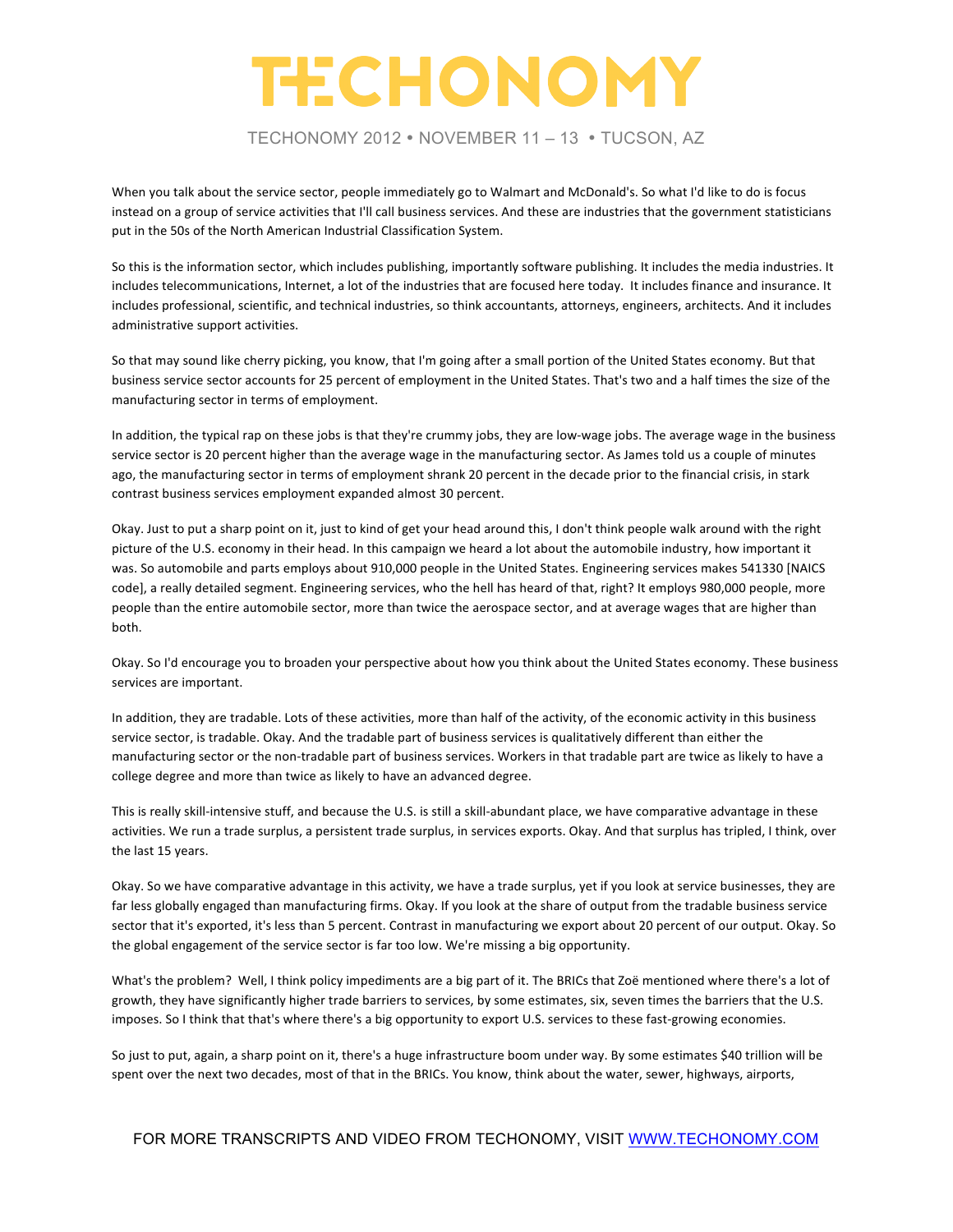TECHONOMY 2012 • NOVEMBER 11 – 13 • TUCSON, AZ

harbors, commercial/residential real estate going to require an Army of architects, engineers, project managers, financiers, insurers, all the kinds of tradable services where U.S. businesses have comparative advantage.

This is an enormous opportunity, and I look forward to hearing from Ambassador Sapiro about what's happening.

Baird: Thank you. And one of the things that I would like to underscore in the context of what Brad just talked about is that with the development of technologies from the Internet, to cloud computing, to the kinds of things that many of you were doing, a lot of the jobs to provide these services can be performed in the U.S. And we'll come back to that when we talk further.

But a lot of these support services, as well as the more sophisticated services for these business services that Brad's talking about do not need to be performed by armies of Americans moving overseas.

So with that, I'm going to turn to our next terrific panelist, Ambassador Miriam Sapiro, who's the Deputy U.S. Trade Representative, and in that role is responsible for all our trade negotiations involving technology and services.

So, Miriam.

**Sapiro:** Thank you very much, Zoë. I want to give a little bit of context to this discussion and then talk about some of the challenges that we're facing as well as some of the solutions that I think make sense here.

First, in terms of context, during the previous administration, we were shedding jobs at an alarming rate. In the last couple of years we have been able to now see positive growth in terms of private sector employment. We've even seen another 500,000 jobs added in the manufacturing sector. The unemployment rate is trending down, but it's still unacceptably high. So we have a lot more work to do, but I think it is important to keep in mind that—those positive developments.

In terms of services, we have, as Brad said, an incredible comparative advantage. Services are about 70 percent of our GDP and support about three out of four jobs in America today.

Services are also a critical component of the global economy. I think of services as the gears and the grease in a well-oiled machine. So ICT services, for example, critical. Financial services, banking, especially. Energy services, logistics, delivery, transportation—these are all absolutely essential for the growth of the global economy and the kind of supply chains that we have seen emerging.

Domestically, last year our services exports exceeded \$600 billion, and we do enjoy a surplus of \$200 billion. We are the largest services exporter in the world. So I think there is much to be proud of here. At the same time we all feel that there's more we can do. And so we want to see just how services can become more competitive and expand internationally so that we can meet the goal of doubling all of our exports by the end of 2014, which isn't so far off. It's a five-year plan. And also creating 2 million additional jobs.

So what are some of the challenges that we face? Well, there are trade barriers that are discriminatory. And that's what my team and I try to address by negotiating agreements with foreign countries to lower those barriers. And then, of course, to make sure that they're actually enforced, otherwise they're not worth the paper that they're written on.

Some of the kinds of challenges include, for example, countries that are requiring service providers to have a local data center. Obviously we talk about the great potential of cloud computing, that model does not work if every country or a number of countries that are going to require the providers to have servers in their jurisdiction.

We also are working hard to promote the concept of free data flow so that we can transfer information more easily among providers and among customers around the world, notwithstanding, of course, legitimate privacy concerns. But we don't want to see those concerns used as trade barriers.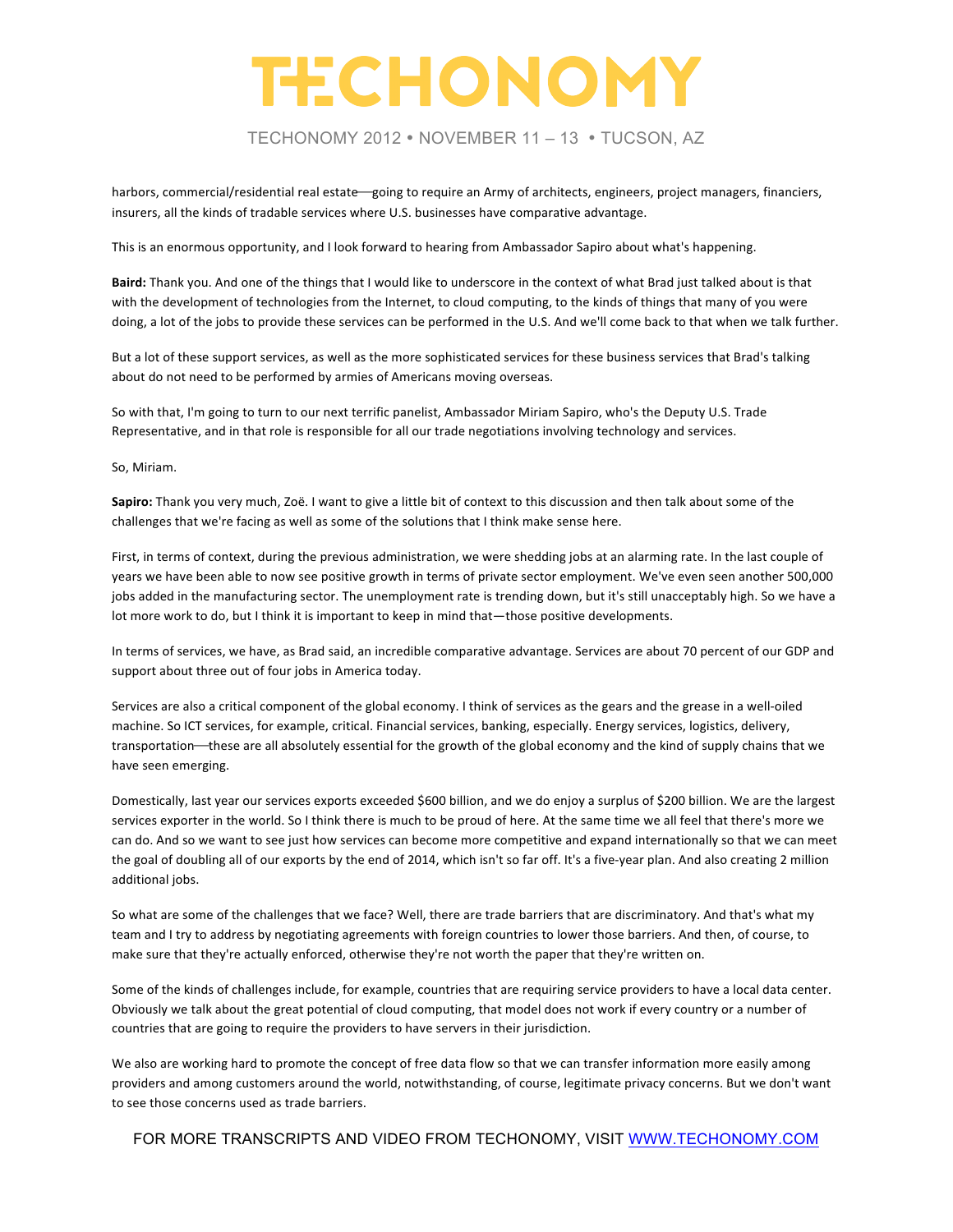TECHONOMY 2012 • NOVEMBER 11 – 13 • TUCSON, AZ

We also face caps in some countries on U.S. films and television shows. And so dealing with those caps—we do in our trade agreements-if we try to transfer instead U.S. content digitally, as we do often, we then face problems with intellectual property rights protection and enforcement.

So these are some of the challenges that we are very much engaged with, and I'll say a few words how. But it's also important to remember when we talk about the services sector, Zoë and I were talking about this last night, a lot of our domestic component is composed of barbers, waiters, waitresses, dentists. These are all services that are provided domestically that are not the kinds of services necessarily that we can export.

So services are the backbone of our economy, but not all of the services are the kinds of professions that do readily transport overseas. I think Brad touched on some that do, engineering, architecture, law. And there we sometimes face discriminatory requirements in terms of licensing or an architecture firm having to set up a local office. Those are the kinds of trade barriers that we can try to work. But we do have to recognize the nature of the domestic services industry and how it is somewhat different. 

Now, when a Canadian crosses the border for a haircut, that does count as a U.S. export, believe it or not. When foreign students come here to study, that is an export of educational services. In fact, last year we exported more educational services than we did hard goods industrial machinery.

So just to give you a sense of context for what we're talking about.

Now I'll just be very brief and say a few words about how we're dealing with the trade challenges. We are negotiating bilaterally, regionally, and multilaterally to deal with these challenges.

Bilaterally, three important free-trade agreements just came into force in this past year. First Korea, which has a \$580 billion services market; then Colombia; and most recently, last month, Panama entered in force, which because of the canal and because of the nature of Panamanian industry also has a very vibrant services economy, as does Colombia.

So these countries and our other trade partners can no longer discriminate against U.S. companies. They have to treat them the same as they do their domestic companies in terms of both goods—for the most part, the tariffs are down to zero, although some goods have transition periods—and in terms of services, no longer can they discriminate.

Regionally, you've hopefully heard of the Trans-Pacific Partnership, which is a very exciting initiative that we're negotiating with partners that range from Australia, to New Zealand, to Singapore, Brunei, Vietnam, Malaysia. Recently Mexico and Canada have now joined as well. And we're seeking very high standards in terms of some of the issues that I mentioned with respect to data flows, with respect to a prohibition on location and with respect to very strong intellectual property rights protections.

We're also in the process of discussing with the European Union the possibility of a free-trade agreement. If we make a decision to go forward, that will also be a very high-standard agreement that will promote our services economy and theirs as well.

And finally, on the multilateral front, in Geneva we're working with like-minded partners on an international services agreement that would be very broad-based and update the now 18-year-old GATS, which is the current services regime that governs our relations with our non-trade partners.

So these are very exciting developments. We're also expanding the information technology agreement that deals with goods, but the extent that we can lower tariffs around the world on IT goods, that also helps improve access and then creates more of a demand market for our service providers in terms of the kinds of products that we offer.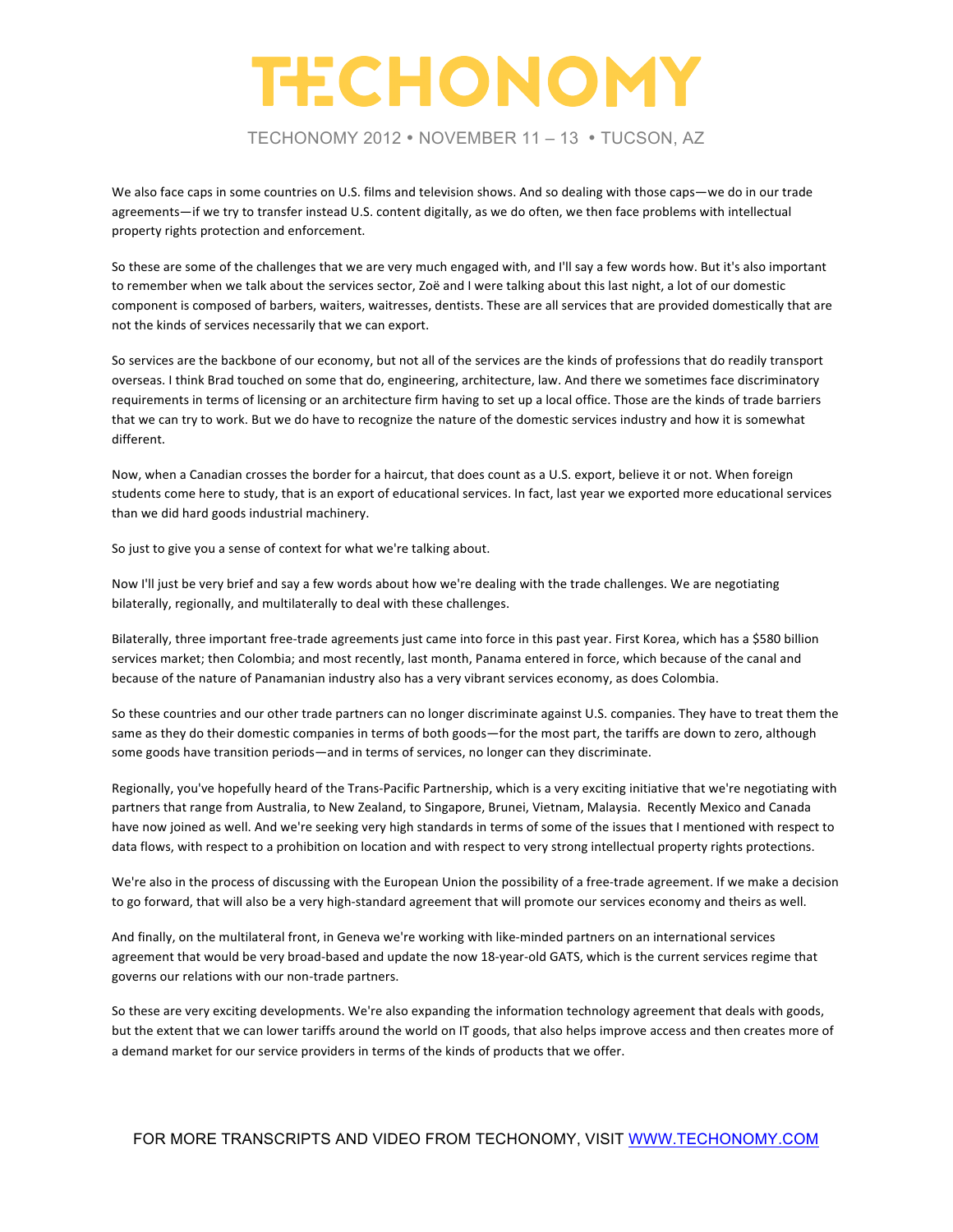TECHONOMY 2012 • NOVEMBER 11 – 13 • TUCSON, AZ

**Baird:** Great. Thank you very much. Our final panelist, and then we'll get into a bit of a discussion in the time we have left, is someone you know well, Mike Capellas, a real leader in the industry, who is the CEO of Compaq, the President of HP, is a real expert on cloud computing. Michael.

Capellas: Thank you very much. So first one is, I always kind of like to put this in a frame of sort of what the agenda is. And as we've talked about some of the numbers, while I think the export service is a critical component, one of the first questions we almost want to ask ourselves is why in the world do we have a trade deficit to start with? Here's a country with unbelievable natural resources, a trained workforce. So if I read the numbers, 2011 we had a \$560 billion trade deficit, of which \$350 billion was energy, and we had a \$200 billion surplus in services. And so why I'm incredibly optimistic right now is that I think we have the potential over the next 5 to 10 years to rethink—under which technology is going to be a critical component—actually eliminating the entire trade deficit. For example, front page of the "Wall Street Journal" this morning, within the next 5 to 10 years, we certainly have the technology to do horizontal drilling by taking different kinds of data flows, extracting natural gas, become the largest producer, becoming self-sufficient. And by the application—and I understand there are environmental issues to be addressed.

So one is I do believe that the application of technology isn't the creation of technology. But what the U.S. does so well is it thinks about it entirely differently. I no longer know what a service is or a product is because the service is embedded in the product. 

The U.S. way of thinking about things is we tend to look and we say there is a market need. We do market analysis. We then understand that. We build a physical product. We drive it to its lowest components, and sometimes that becomes commoditized. But what the real value creation is, we then say what is the customer experience? We wrap services around it. We then will be able to do global distribution, and we have this wonderful thing called social networking which then allows us to get a closed-loop feedback system.

Nowhere in the world do people innovate in this method. And so examples that we can all think of. If you think about, you know, everybody owns a smartphone. Well, the device is kind of interesting, but that's not what you buy. You buy the service of delivering iTunes for music with apps to be able to connect, to do video conferencing. The value was not in the creation of the product. The value was in the service. And for every iPad, iPod, or smartphone of choice you sell, the service component has got to be 3 or 4X.

So, you know, what I would encourage is that the innovation that we can actually do to differentiate is the ability to take services embedded in the product. And if the componentry goes to the lowest cost, the value creation and job creation is the ability to wrap services around them. And there's an extraordinary opportunity.

In technology, if you go back, you know, probably forever, you have five or six years of research and development followed by an extremely rapid 18-month adoption period.

Think about the Internet. Seven years in development, 18 months in development. The middle of the decade with networking, IP networks five to seven years in development, 18 months before we had smartphones.

So why I'm encouraged is we are in the midst of changing the entire IT delivery business. There is a mixture of products and services of which the U.S. should define the service component. Cloud computing, which is, you know, this sort of mystical thing, but basically says you no longer need a physical device. I can put in a set of capabilities that allows me to buy IT when I need it and as I need it.

I just finished, you know, a project co-chairing for the federal government, 71 companies to determine that could the U.S. actually be a cloud. And every component is U.S. led. And by the way, international data flows was the barrier.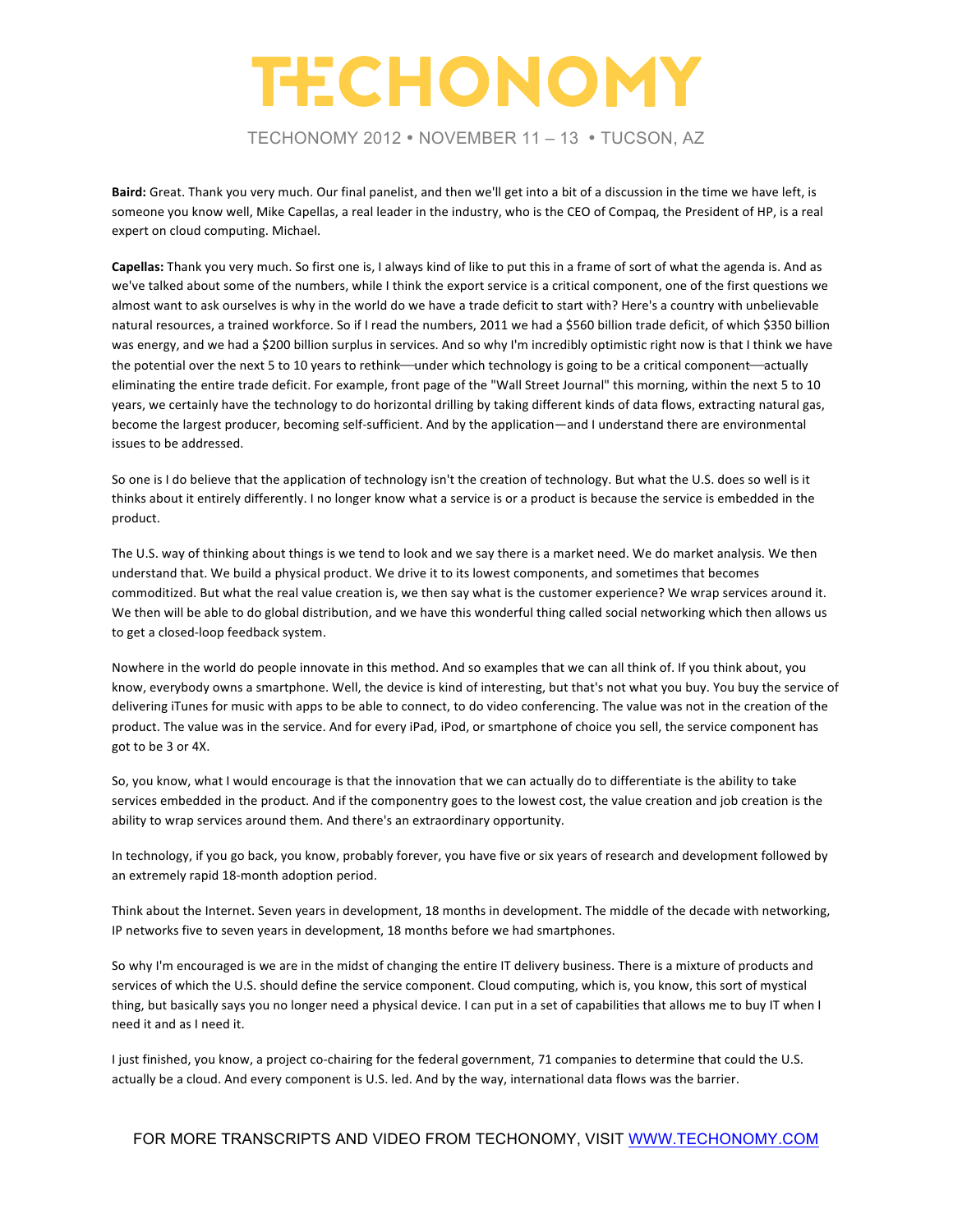TECHONOMY 2012 • NOVEMBER 11 – 13 • TUCSON, AZ

Second thing that happens outside of cloud is a lot of talk about big data. What does the U.S. do better than anywhere? We analyze data. We get the data. We attract it. All big data says is that you structure and unstructure data to be able to interpret consumer behavior. Who else besides the U.S. can interpret consumer behavior in these rapidly growing markets?

And the final one is, you know, the U.S. development really invented application development. We then spend five years shipping it overseas. Guess what. It's happening today. The creation in the U.S. of cloud-based application development tools that allows you to actually write applications through reuse, we will reinvent it again and have the potential.

So I'm actually incredibly encouraged. I think if we set a national agenda not just to export services, but to say, you know, we should eliminate the trade deficit, we use technology in practical applications and we change the game of not just product and services, but how do you deliver an end-to-end customer service—I don't think anybody can do that. I just am incredibly encouraged. 

I would say the barriers are not technological. We still lead on every front technologically. I do think we have some real barriers around, you know, how we create the wheel and some very complicated national policy questions.

Baird: That's great. Thank you. I'm going to come to the audience for questions in a minute or two, so please think about what you might want to ask.

But the one question I'd like to ask this panel is, we think of large companies as multinationals, as able to function globally—Hal Varian of Google is one of the people who believes in an emerging micro-national, that small businesses and medium-sized businesses—which is where most people are employed in this country—actually have the potential to participate in the kind of global trade that you're talking about. And I wonder if one of you would like to comment on that.

Sapiro: Yeah. I'd be happy to, Zoë. We're putting a particular focus on small, medium enterprises as we work very hard to meet the NEI, National Export Initiative, goal of doubling exports that I mentioned earlier. SMEs are the backbone of our economy, but only about 1 percent currently export.

And so whether it's goods or services, we are very focused on making sure that they have the tools that are necessary to compete. And one of the things we have discovered is if we talk to our trading partners around the world, whether they be in the Middle East, Europe, South America, Asia, they find they have a similar situation and that SMEs are also a critical piece of their economy, but they are not necessarily exporting.

So with some of our partners, we're starting to set up databases where we can link our SMEs so that they can use the digital technology that they have or they can acquire to try to find new customers, again, whether it's goods or services.

We also make sure they have the financing tools that are necessary for some of the smaller ones especially to try to expand and compete effectively.

Baird: Thanks. Brad, maybe each of you want to comment on this. Brad.

**Jensen:** Yes. So what we see—so I have done a lot of work looking at manufacturing exporters. And what we see in goods trade is that it's the biggest firms that do the vast majority of the trading. And this poses a challenge in the service sector because while there are some very large service firms, there is a much greater preponderance of small and medium-sized firms in the service sector than in the manufacturing sector.

So getting these firms to be able to clear the hurdle to engage globally is a big challenge. And I think that the types of services that have been talked about at this conference—you know, software-as-a-service that enable companies to reach new consumers, to outsource a lot of their back office processes. These are the kinds of things that will allow the small and mediumsized firms to clear those barriers to engage globally. And I think that that's an exciting prospect, one that offers a lot of hope.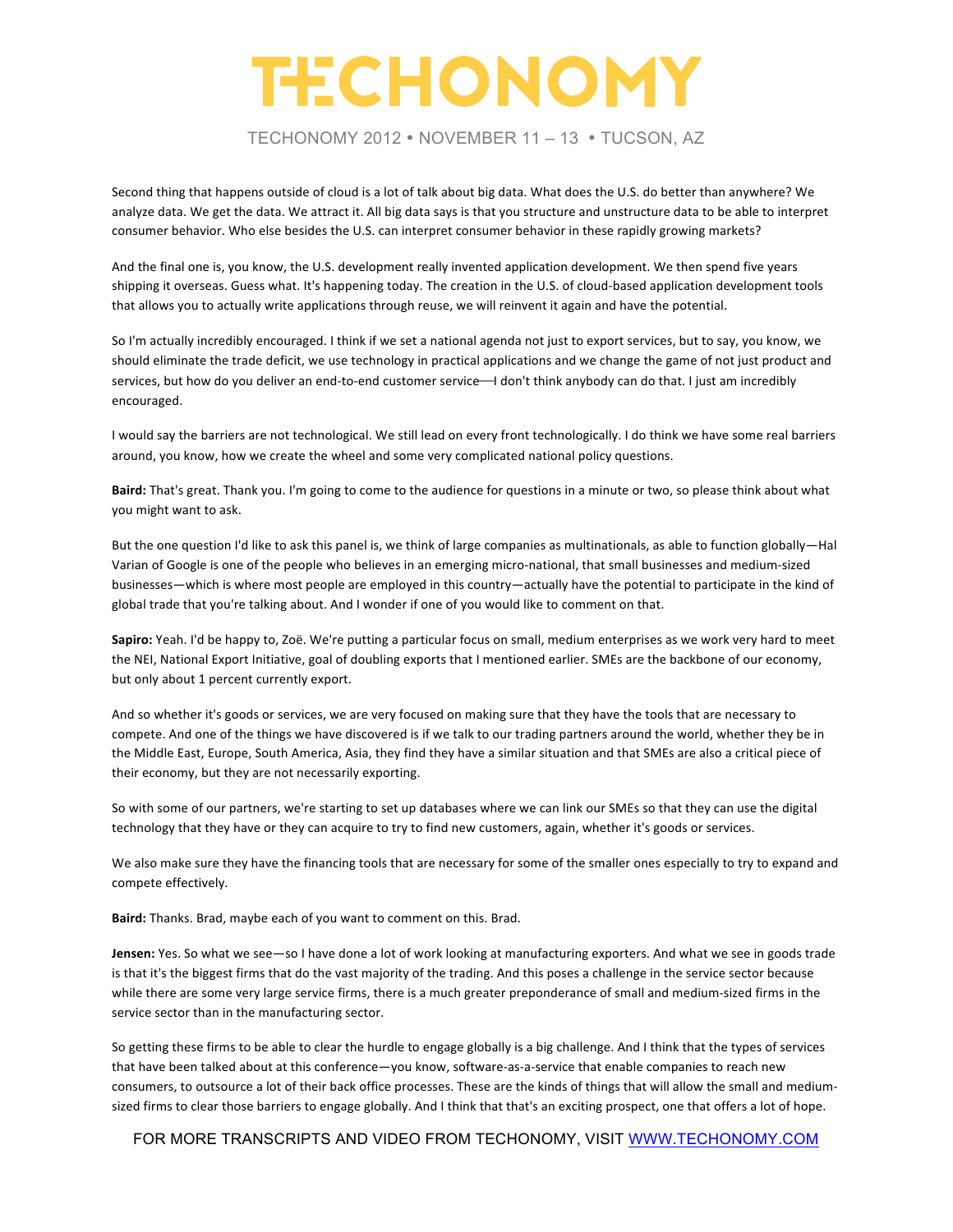TECHONOMY 2012 • NOVEMBER 11 – 13 • TUCSON, AZ

We need to clear some of the policy undergrowth and then kind of link it up with the enabling technology to allow small and medium-sized firms to export.

**Capellas:** I think at a practical level, the opportunity is as great as it's ever been because what small businesses cannot do is create the infrastructure. And, you know, what you have now at some of the development of these cloud infrastructures is I can go out and develop the capacity to have big computing centers on just what he needs and a portion—you know, I can buy one slice of pizza instead of having to build an entire pizza oven. So the enabling technology is in there.

And secondarily, those technologies because of the global reach of social networking allow you to have a feedback loop. So it's actually a shortage of good ideas more than a shortage of infrastructure. This is an extraordinary time for that to be able to do that.

Quite frankly, there is capital available. So if you look at the necessary components, we have the infrastructure. We have it readily available. We have the feedback loops and we have capital. So it should happen.

The other thing I'm encouraged about, I mean if you look at the hard numbers is the job creation has come from the big companies. And generally, after a company becomes public, it starts job creation.

What I continue to be, though, encouraged about is we're starting to see big companies develop some alternate models that make them look small. They will create a division to attack emerging markets. They will create a joint venture to integrate a product. 

So a quick story here. I just came off of two years of developing—between Intel, Cisco and AMC, a joint venture which started with 16 people and one coffeepot to develop a cloud-based computing.

As of last week, we're at a billion dollar run rate in less than two years with 1,200 people, almost all engineers all in the U.S.

So it's interesting that even big companies are starting to say now let me have a faster, quicker, alternate model. So this is all enabled by technology.

Baird: That is huge. Let's take a question from the audience in the very limited time we have left. Why don't you go ahead? I'm sorry. Oh did you—go ahead over here. That's all right. I apologize. They have a system I wasn't aware of.

**Sprague:** So Steven Sprague, Wave Systems. It strikes me that one of the core technologies we under-leverage today in the ability to export service and the ability to bypass some of the existing regulatory environments that are out there is the real solid application of security. Not for the perspective of how do I hide things, but for the perspective of how do I enable content perceived to be, for example, in France, but is really being stored, for example, in the U.S.

The application of, how do I manage my authentication and my service relationship for confidentiality and integrity is a really important piece of this, yet very much under-discussed in this context. And it's probably one of the most powerful weapons that we have in that whole sphere of exporting the model.

Baird: Let Mike maybe comment on that briefly and then maybe we'll be able to fit in another question.

Capellas: The difficulty with this one is that the incredible difference of opinion—this might be almost like last night's political conversation—is it's privacy versus security. I can secure anything if I give up the right to a certain amount of privacy. And the world has different views of where those boundaries lie. And there is a philosophical underpinning.

Technologically, we can secure almost anything if you have—that's point one. So that is a huge issue, just philosophically getting that, and that gap is enormous.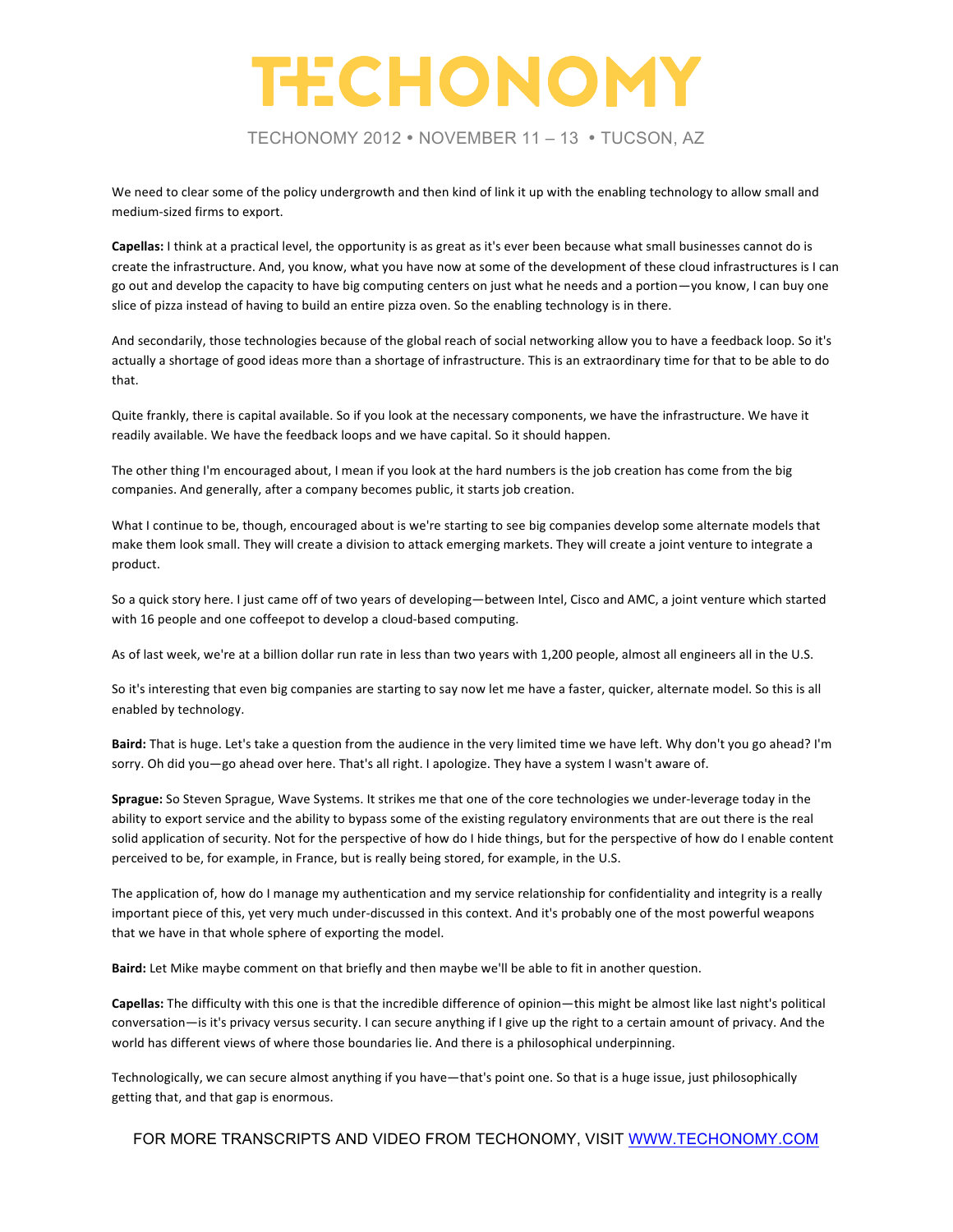#### TECHONOMY 2012 • NOVEMBER 11 – 13 • TUCSON, AZ

So the secondary question is the mistrust of the U.S. relative to international data flows. When we end this big project about trying to do global clouds, I had no idea that the Patriot Act would be a huge barrier in the minds of people like the Germans or even the Canadians about why they don't want to do it.

So this is not a technical question. This is a philosophical question of where to draw the lines. Very difficult issue.

Baird: Thank you. We have time for another question. I'm sorry. Why don't you both ask a question quickly? We're almost out of time, but we'll try to have time to answer it, too.

**Sundararajan:** Could I go first?

Baird: Please, you go first and then Andy.

Sundararajan: All right. Arun Sundararajan, New York University. So I don't have robust data to support my question. With that caveat, you know, I personally seem to see a lot of growth in my domestic consumption of services, for services that are locally based, that are not really exportable, you know, accommodation, transport, you know, household.

On the other hand, I seem to be a greater importer of services that are importable or exportable, like administrative services, travel services, medical services.

So beyond cloud computing and software-as-a-service, which I agree are exportable, I mean where do you see the growth coming in the services that are exportable, that are actually going to close that trade deficit? Like growing us from \$200 billion to, you know, sort of closing that \$500 billion.

Baird: Thank you. That's great. Andy, if you ask your question real quickly. Brad, you can take his.

McAfee: Andy McAfee, MIT. One of the things we hear from people about why we should be worried about trade deficits, either in services or in manufacturing, is that they are evidence of weakness in our economy and, in particular, evidence of our weakness to innovate.

But as I'm hearing you all talk, you're talking how we're in the lead in almost all the important technologies that are important, either from manufacturing or for services.

So could I ask you to comment on if we are running these deficits, is it evidence of weakness? Is it evidence of innovative weakness? And if not, what's it evidence of? And should we be worried about it?

**Jensen:** Yeah, it's evidence that the United States is a great place to invest. That's why we run a trade deficit—is because the rest of the world wants to invest in the United States. So we export assets. We export treasury bonds. We export—you know, we sell real estate. We export stock. Okay. And in exchange, the rest of the world sends us stuff. And that's the way to think about the trade balance. The trade balance is not an indication of weakness. It can be. It can be an indication that your economy is uncompetitive. But more likely, it's an indication that there's an imbalance between savings and investment.

There are lots of great investment opportunities in this country, yet we're not great savers. So we import savings from the rest of the world by exporting assets. So that's how to think about the trade deficit. In terms of the services, we run a surplus in services exports. Services exports are growing rapidly, services imports are going rapidly, yet the trade surplus and services is expanding. 

So I'm not fearful. Yes, we will import low-end services. What I want to see happen is the policy framework so that we can export as many high-end services as we're capable of exporting. It's engineering. It's financial services. It's software. Software is a service. It's lots of design services. It's lots of research and development services. Certification services.